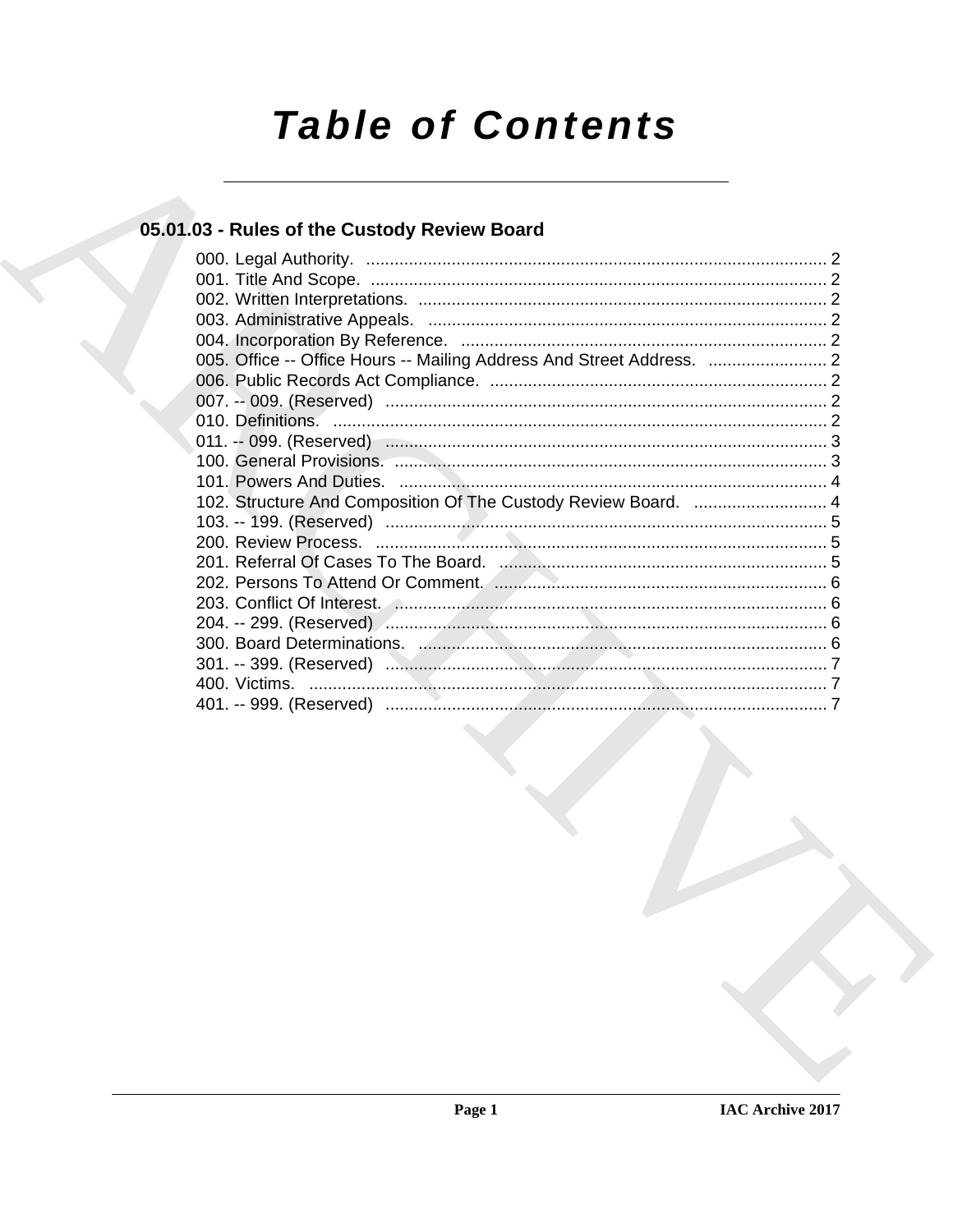#### **IDAPA 05 TITLE 01 CHAPTER 03**

#### **05.01.03 - RULES OF THE CUSTODY REVIEW BOARD**

#### <span id="page-1-14"></span><span id="page-1-1"></span><span id="page-1-0"></span>**000. LEGAL AUTHORITY.**

**Section 20-520(1)(r), Idaho Code**. Pursuant to Section 20-520(1)(r), Idaho Code, the Idaho Department of Juvenile Corrections shall adopt rules implementing the Custody Review Board and operations and procedures of such Board.

**02. Section 20-532, Idaho Code**. Pursuant to Section 20-532, Idaho Code, a juvenile offender committed to a secure facility shall remain until the offender reaches nineteen (19) years of age, is retained for extended custody pursuant to Section 20-520(1)(r), Idaho Code, or is released or discharged.  $(3-5-08)$ extended custody pursuant to Section 20-520(1)(r), Idaho Code, or is released or discharged.

**03. Section 20-504(12), Idaho Code**. Pursuant to Section 20-504(12), Idaho Code, the Department shall have authority to adopt such administrative rules pursuant to the procedures provided in Title 67, Chapter 52, Idaho Code, as are deemed necessary or appropriate for the function of the Department and the implementation and administration of the Juvenile Corrections Act.

#### <span id="page-1-2"></span>**001. TITLE AND SCOPE.**

<span id="page-1-17"></span>**01. Title**. These rules shall be cited as IDAPA 05.01.03, "Rules of the Custody Review Board."

(5-3-03)

**02. Scope**. These rules are established to ensure that the juvenile corrections system in Idaho and the Custody Review Board will be consistently based on the following principles: accountability, community protection, and competency development.

#### <span id="page-1-18"></span><span id="page-1-3"></span>**002. WRITTEN INTERPRETATIONS.**

In accordance with Section 67-5201(19)(b)(iv), Idaho Code, this agency may have written statements, including Board bylaws, which pertain to the interpretation of these rules. Such documents will be available for public inspection and copying at cost at the Idaho Department of Juvenile Corrections, 954 W. Jefferson St., Boise, Idaho  $83\overline{7}20.$  (5-3-03)

#### <span id="page-1-10"></span><span id="page-1-4"></span>**003. ADMINISTRATIVE APPEALS.**

This chapter does not provide for appeal of the determination of the Custody Review Board. (3-5-08)

#### <span id="page-1-13"></span><span id="page-1-5"></span>**004. INCORPORATION BY REFERENCE.**

There are no documents incorporated by reference into these rules. (5-3-03)

#### <span id="page-1-15"></span><span id="page-1-6"></span>**005. OFFICE -- OFFICE HOURS -- MAILING ADDRESS AND STREET ADDRESS.**

**CHAPTER 03**<br> **CHAPTER 03**<br> **CHARCHIVE SORRO**<br> **CHARCHIVE SORRO**<br> **CHARCHIPS CONSULTS**<br> **CHARCHIPS CONSULTS**<br> **CHARCHIPS CONSULTS**<br> **CHARCHIPS CONSULTS**<br> **CHARCHIPS CONSULTS**<br> **CONSULTS**<br> **CONSULTS**<br> **CONSULTS**<br> **CONSULTS** The Idaho Department of Juvenile Corrections is located at 954 W. Jefferson St., Boise, Idaho 83720. Business hours are typically 8 a.m. to 5 p.m., Monday through Friday, excluding holidays. Mail regarding the Idaho Department of Juvenile Corrections rules should be directed to P.O. Box 83720, Boise, Idaho 83720-0285. The telephone of the office is (208) 334-5100 and the telecommunications relay service of the office is 1 800 377-1363 or 711. The facsimile number of the office is (208) 334-5120. (5-3-03)

#### <span id="page-1-16"></span><span id="page-1-7"></span>**006. PUBLIC RECORDS ACT COMPLIANCE.**

The records associated with the Custody Review Board are juvenile records of the Idaho Department of Juvenile Corrections, and are subject to the Idaho Public Records Act, Title 74, Chapter 1, Idaho Code. (5-3-03)

#### <span id="page-1-8"></span>**007. -- 009. (RESERVED)**

#### <span id="page-1-9"></span>**010. DEFINITIONS.**

<span id="page-1-12"></span><span id="page-1-11"></span>**01. Board**. The Custody Review Board of the Idaho Department of Juvenile Corrections. (5-3-03)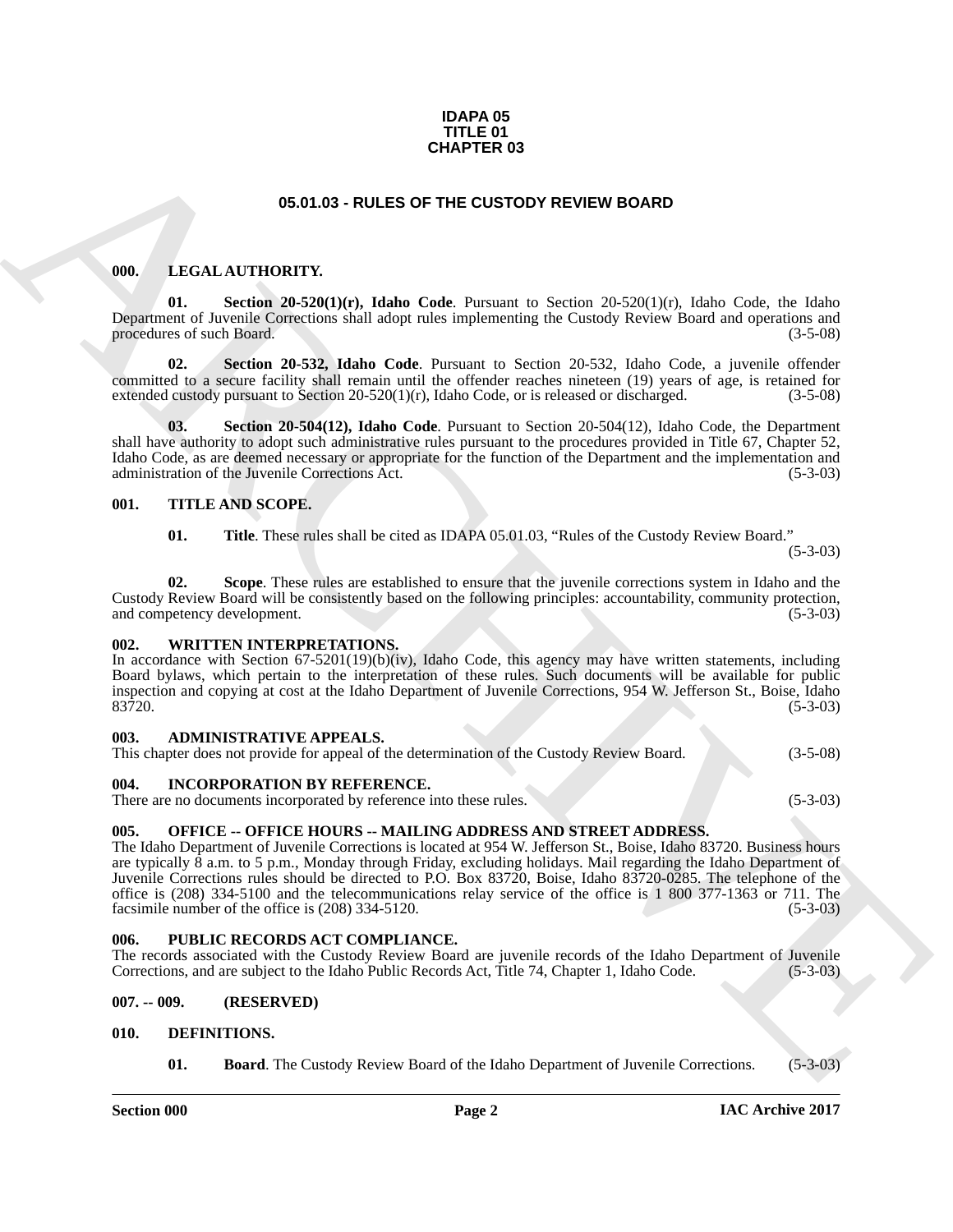<span id="page-2-8"></span><span id="page-2-7"></span><span id="page-2-6"></span><span id="page-2-5"></span><span id="page-2-4"></span><span id="page-2-3"></span><span id="page-2-2"></span>

| 02.<br>Case Management Team. A team consisting of juvenile services coordinator (JSC), case manager,<br>and juvenile probation officer (JPO) who provide input in setting and following through with treatment goals.<br>Case Manager. Department staff assigned to directly manage a juvenile's case, such as a group<br>03.<br>leader at a state institution; or, if a juvenile is placed at a contract program, the contract provider's employee assigned<br>to directly manage a juvenile's case.<br>Classification. A process for determining the needs and requirements of juveniles for whom<br>04.<br>commitment has been ordered, and for assigning them to housing units or programs according to their needs and<br>existing resources.<br>05.<br><b>Commit.</b> Commit means to transfer legal custody.<br><b>Court.</b> Means any Idaho district court or magistrate's division thereof.<br>06.<br>07.<br><b>Director.</b> The Director of the Idaho Department of Juvenile Corrections.<br>08.<br><b>Department</b> . The Idaho Department of Juvenile Corrections.<br>09.<br><b>Extended Time in Custody.</b> Any period of time a juvenile remains in custody after age nineteen<br>(19) and not to exceed age twenty-one (21).<br>Incident Report. A written document reporting an unusual occurrence or special event and action<br>10.<br>taken.<br>11.<br>Juvenile. A person less than eighteen (18) years of age or who was less than eighteen (18) years of<br>age at the time of any act, omission or status bringing the person within the purview of the Juvenile Corrections Act.<br>12.<br>Juvenile Records. Information concerning the individual's delinquent or criminal, personal, and<br>medical history and behavior and activities while in custody, including but not limited to commitment papers, court<br>orders, personal property receipts, visitors' lists, type of custody, disciplinary infractions and actions taken, grievance<br>reports, work assignments, program participation, and miscellaneous correspondence.<br>13.<br><b>Juvenile Services Coordinator (JSC)</b> . An employee of the Department who is assigned to a<br>particular juvenile as the case worker, licensed in social work.<br>Legal Guardian. A person appointed as guardian of a minor under the laws of Idaho. For the<br>14.<br>purposes of this chapter, legal guardian does not include and shall not be construed to include the owner, operator or<br>the agent of an owner, or operator of a detention center, observation and assessment center, secure facility, residential<br>facility, or other facility having temporary or long-term physical custody of the juvenile offender.<br>$011. - 099.$<br>(RESERVED)<br>100.<br><b>GENERAL PROVISIONS.</b><br>01.<br><b>Hearings.</b> All matters and testimony concerning juveniles, before the Board, are confidential and<br>shall be conducted in accordance with Section $67-2341(1)$ , $(4)$ , and $(5)$ , Idaho Code; Title 74, Chapters 1 and 2, Idaho<br>Code; and Title 20, Chapter 5, Idaho Code, regarding juvenile records and proceedings.<br>02.<br>Written Record. A written record of the vote by the Board shall be kept confidential and<br>privileged from disclosure, to the extent allowed by law, and provided that the record, or portions thereof, shall be<br>made available upon request, for all lawful purposes or as required by the Idaho Public Records Act, Title 74, Chapter<br>1, Idaho Code. | <b>Department of Juvenile Corrections</b> |  | <b>Rules of the Custody Review Board</b> |
|-----------------------------------------------------------------------------------------------------------------------------------------------------------------------------------------------------------------------------------------------------------------------------------------------------------------------------------------------------------------------------------------------------------------------------------------------------------------------------------------------------------------------------------------------------------------------------------------------------------------------------------------------------------------------------------------------------------------------------------------------------------------------------------------------------------------------------------------------------------------------------------------------------------------------------------------------------------------------------------------------------------------------------------------------------------------------------------------------------------------------------------------------------------------------------------------------------------------------------------------------------------------------------------------------------------------------------------------------------------------------------------------------------------------------------------------------------------------------------------------------------------------------------------------------------------------------------------------------------------------------------------------------------------------------------------------------------------------------------------------------------------------------------------------------------------------------------------------------------------------------------------------------------------------------------------------------------------------------------------------------------------------------------------------------------------------------------------------------------------------------------------------------------------------------------------------------------------------------------------------------------------------------------------------------------------------------------------------------------------------------------------------------------------------------------------------------------------------------------------------------------------------------------------------------------------------------------------------------------------------------------------------------------------------------------------------------------------------------------------------------------------------------------------------------------------------------------------------------------------------------------------------------------------------------------------------------------------------------------------------------------------------------------------------------------------------------------------------------------------------------------------------------------------------------------------------------------------------------------------------------------------------------------------------------------------------------------------------------------------------------------------------------------------------------------------------------------------------------------------------------------------------|-------------------------------------------|--|------------------------------------------|
|                                                                                                                                                                                                                                                                                                                                                                                                                                                                                                                                                                                                                                                                                                                                                                                                                                                                                                                                                                                                                                                                                                                                                                                                                                                                                                                                                                                                                                                                                                                                                                                                                                                                                                                                                                                                                                                                                                                                                                                                                                                                                                                                                                                                                                                                                                                                                                                                                                                                                                                                                                                                                                                                                                                                                                                                                                                                                                                                                                                                                                                                                                                                                                                                                                                                                                                                                                                                                                                                                                                 |                                           |  | $(5-3-03)$                               |
|                                                                                                                                                                                                                                                                                                                                                                                                                                                                                                                                                                                                                                                                                                                                                                                                                                                                                                                                                                                                                                                                                                                                                                                                                                                                                                                                                                                                                                                                                                                                                                                                                                                                                                                                                                                                                                                                                                                                                                                                                                                                                                                                                                                                                                                                                                                                                                                                                                                                                                                                                                                                                                                                                                                                                                                                                                                                                                                                                                                                                                                                                                                                                                                                                                                                                                                                                                                                                                                                                                                 |                                           |  | $(5-3-03)$                               |
|                                                                                                                                                                                                                                                                                                                                                                                                                                                                                                                                                                                                                                                                                                                                                                                                                                                                                                                                                                                                                                                                                                                                                                                                                                                                                                                                                                                                                                                                                                                                                                                                                                                                                                                                                                                                                                                                                                                                                                                                                                                                                                                                                                                                                                                                                                                                                                                                                                                                                                                                                                                                                                                                                                                                                                                                                                                                                                                                                                                                                                                                                                                                                                                                                                                                                                                                                                                                                                                                                                                 |                                           |  | $(5-3-03)$                               |
|                                                                                                                                                                                                                                                                                                                                                                                                                                                                                                                                                                                                                                                                                                                                                                                                                                                                                                                                                                                                                                                                                                                                                                                                                                                                                                                                                                                                                                                                                                                                                                                                                                                                                                                                                                                                                                                                                                                                                                                                                                                                                                                                                                                                                                                                                                                                                                                                                                                                                                                                                                                                                                                                                                                                                                                                                                                                                                                                                                                                                                                                                                                                                                                                                                                                                                                                                                                                                                                                                                                 |                                           |  | $(5-3-03)$                               |
|                                                                                                                                                                                                                                                                                                                                                                                                                                                                                                                                                                                                                                                                                                                                                                                                                                                                                                                                                                                                                                                                                                                                                                                                                                                                                                                                                                                                                                                                                                                                                                                                                                                                                                                                                                                                                                                                                                                                                                                                                                                                                                                                                                                                                                                                                                                                                                                                                                                                                                                                                                                                                                                                                                                                                                                                                                                                                                                                                                                                                                                                                                                                                                                                                                                                                                                                                                                                                                                                                                                 |                                           |  | $(5-3-03)$                               |
|                                                                                                                                                                                                                                                                                                                                                                                                                                                                                                                                                                                                                                                                                                                                                                                                                                                                                                                                                                                                                                                                                                                                                                                                                                                                                                                                                                                                                                                                                                                                                                                                                                                                                                                                                                                                                                                                                                                                                                                                                                                                                                                                                                                                                                                                                                                                                                                                                                                                                                                                                                                                                                                                                                                                                                                                                                                                                                                                                                                                                                                                                                                                                                                                                                                                                                                                                                                                                                                                                                                 |                                           |  | $(5-3-03)$                               |
|                                                                                                                                                                                                                                                                                                                                                                                                                                                                                                                                                                                                                                                                                                                                                                                                                                                                                                                                                                                                                                                                                                                                                                                                                                                                                                                                                                                                                                                                                                                                                                                                                                                                                                                                                                                                                                                                                                                                                                                                                                                                                                                                                                                                                                                                                                                                                                                                                                                                                                                                                                                                                                                                                                                                                                                                                                                                                                                                                                                                                                                                                                                                                                                                                                                                                                                                                                                                                                                                                                                 |                                           |  | $(5-3-03)$                               |
|                                                                                                                                                                                                                                                                                                                                                                                                                                                                                                                                                                                                                                                                                                                                                                                                                                                                                                                                                                                                                                                                                                                                                                                                                                                                                                                                                                                                                                                                                                                                                                                                                                                                                                                                                                                                                                                                                                                                                                                                                                                                                                                                                                                                                                                                                                                                                                                                                                                                                                                                                                                                                                                                                                                                                                                                                                                                                                                                                                                                                                                                                                                                                                                                                                                                                                                                                                                                                                                                                                                 |                                           |  | $(5-3-03)$                               |
|                                                                                                                                                                                                                                                                                                                                                                                                                                                                                                                                                                                                                                                                                                                                                                                                                                                                                                                                                                                                                                                                                                                                                                                                                                                                                                                                                                                                                                                                                                                                                                                                                                                                                                                                                                                                                                                                                                                                                                                                                                                                                                                                                                                                                                                                                                                                                                                                                                                                                                                                                                                                                                                                                                                                                                                                                                                                                                                                                                                                                                                                                                                                                                                                                                                                                                                                                                                                                                                                                                                 |                                           |  | $(3-29-17)$                              |
|                                                                                                                                                                                                                                                                                                                                                                                                                                                                                                                                                                                                                                                                                                                                                                                                                                                                                                                                                                                                                                                                                                                                                                                                                                                                                                                                                                                                                                                                                                                                                                                                                                                                                                                                                                                                                                                                                                                                                                                                                                                                                                                                                                                                                                                                                                                                                                                                                                                                                                                                                                                                                                                                                                                                                                                                                                                                                                                                                                                                                                                                                                                                                                                                                                                                                                                                                                                                                                                                                                                 |                                           |  | $(5-3-03)$                               |
|                                                                                                                                                                                                                                                                                                                                                                                                                                                                                                                                                                                                                                                                                                                                                                                                                                                                                                                                                                                                                                                                                                                                                                                                                                                                                                                                                                                                                                                                                                                                                                                                                                                                                                                                                                                                                                                                                                                                                                                                                                                                                                                                                                                                                                                                                                                                                                                                                                                                                                                                                                                                                                                                                                                                                                                                                                                                                                                                                                                                                                                                                                                                                                                                                                                                                                                                                                                                                                                                                                                 |                                           |  | $(5-3-03)$                               |
|                                                                                                                                                                                                                                                                                                                                                                                                                                                                                                                                                                                                                                                                                                                                                                                                                                                                                                                                                                                                                                                                                                                                                                                                                                                                                                                                                                                                                                                                                                                                                                                                                                                                                                                                                                                                                                                                                                                                                                                                                                                                                                                                                                                                                                                                                                                                                                                                                                                                                                                                                                                                                                                                                                                                                                                                                                                                                                                                                                                                                                                                                                                                                                                                                                                                                                                                                                                                                                                                                                                 |                                           |  | $(3-5-08)$                               |
|                                                                                                                                                                                                                                                                                                                                                                                                                                                                                                                                                                                                                                                                                                                                                                                                                                                                                                                                                                                                                                                                                                                                                                                                                                                                                                                                                                                                                                                                                                                                                                                                                                                                                                                                                                                                                                                                                                                                                                                                                                                                                                                                                                                                                                                                                                                                                                                                                                                                                                                                                                                                                                                                                                                                                                                                                                                                                                                                                                                                                                                                                                                                                                                                                                                                                                                                                                                                                                                                                                                 |                                           |  | $(5-3-03)$                               |
|                                                                                                                                                                                                                                                                                                                                                                                                                                                                                                                                                                                                                                                                                                                                                                                                                                                                                                                                                                                                                                                                                                                                                                                                                                                                                                                                                                                                                                                                                                                                                                                                                                                                                                                                                                                                                                                                                                                                                                                                                                                                                                                                                                                                                                                                                                                                                                                                                                                                                                                                                                                                                                                                                                                                                                                                                                                                                                                                                                                                                                                                                                                                                                                                                                                                                                                                                                                                                                                                                                                 |                                           |  |                                          |
|                                                                                                                                                                                                                                                                                                                                                                                                                                                                                                                                                                                                                                                                                                                                                                                                                                                                                                                                                                                                                                                                                                                                                                                                                                                                                                                                                                                                                                                                                                                                                                                                                                                                                                                                                                                                                                                                                                                                                                                                                                                                                                                                                                                                                                                                                                                                                                                                                                                                                                                                                                                                                                                                                                                                                                                                                                                                                                                                                                                                                                                                                                                                                                                                                                                                                                                                                                                                                                                                                                                 |                                           |  |                                          |
|                                                                                                                                                                                                                                                                                                                                                                                                                                                                                                                                                                                                                                                                                                                                                                                                                                                                                                                                                                                                                                                                                                                                                                                                                                                                                                                                                                                                                                                                                                                                                                                                                                                                                                                                                                                                                                                                                                                                                                                                                                                                                                                                                                                                                                                                                                                                                                                                                                                                                                                                                                                                                                                                                                                                                                                                                                                                                                                                                                                                                                                                                                                                                                                                                                                                                                                                                                                                                                                                                                                 |                                           |  | $(3-29-17)$                              |
|                                                                                                                                                                                                                                                                                                                                                                                                                                                                                                                                                                                                                                                                                                                                                                                                                                                                                                                                                                                                                                                                                                                                                                                                                                                                                                                                                                                                                                                                                                                                                                                                                                                                                                                                                                                                                                                                                                                                                                                                                                                                                                                                                                                                                                                                                                                                                                                                                                                                                                                                                                                                                                                                                                                                                                                                                                                                                                                                                                                                                                                                                                                                                                                                                                                                                                                                                                                                                                                                                                                 |                                           |  | $(3-29-17)$                              |
|                                                                                                                                                                                                                                                                                                                                                                                                                                                                                                                                                                                                                                                                                                                                                                                                                                                                                                                                                                                                                                                                                                                                                                                                                                                                                                                                                                                                                                                                                                                                                                                                                                                                                                                                                                                                                                                                                                                                                                                                                                                                                                                                                                                                                                                                                                                                                                                                                                                                                                                                                                                                                                                                                                                                                                                                                                                                                                                                                                                                                                                                                                                                                                                                                                                                                                                                                                                                                                                                                                                 |                                           |  |                                          |

#### <span id="page-2-14"></span><span id="page-2-13"></span><span id="page-2-12"></span><span id="page-2-11"></span><span id="page-2-10"></span><span id="page-2-9"></span><span id="page-2-0"></span>**011. -- 099. (RESERVED)**

#### <span id="page-2-17"></span><span id="page-2-16"></span><span id="page-2-15"></span><span id="page-2-1"></span>**100. GENERAL PROVISIONS.**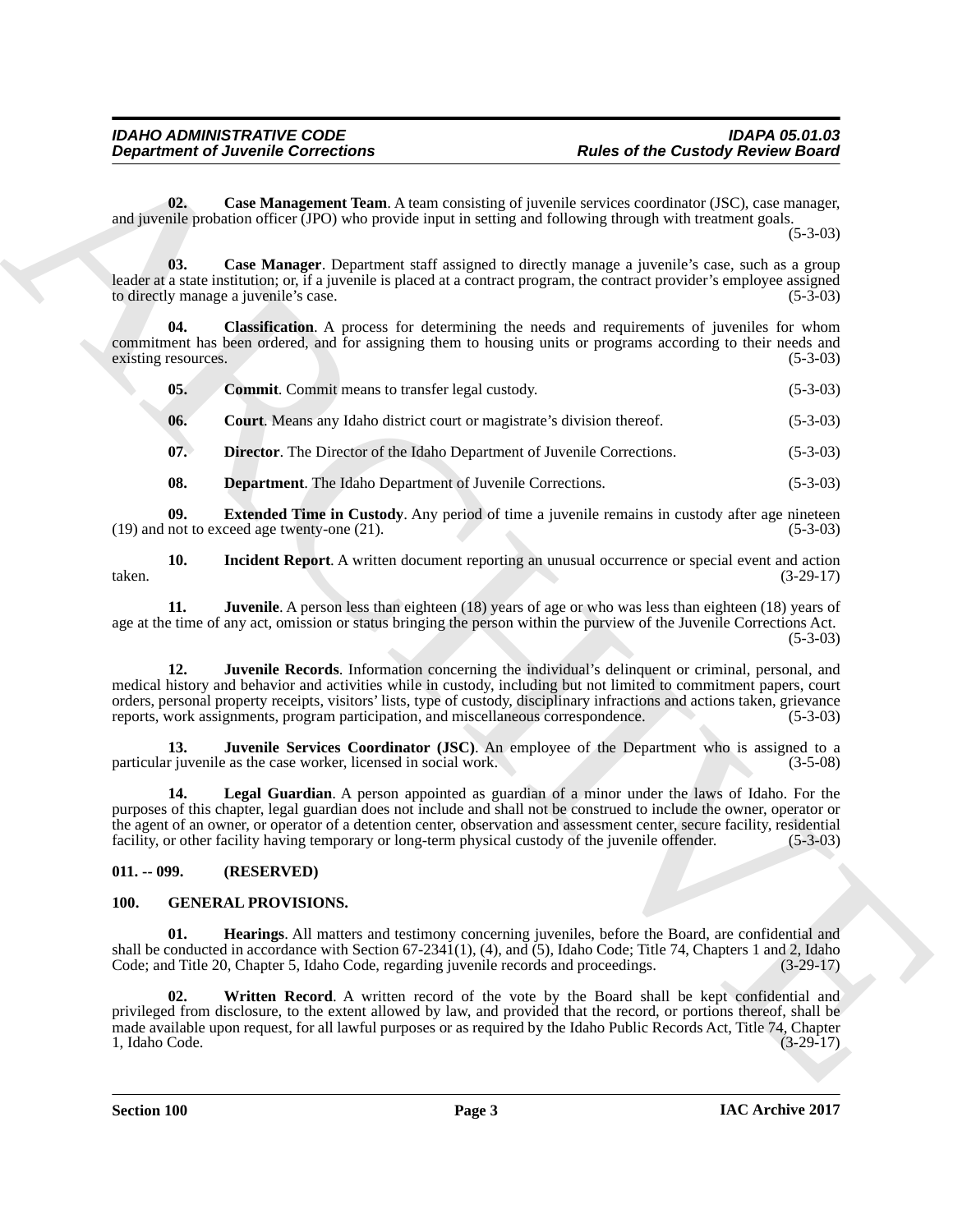#### <span id="page-3-2"></span>*IDAHO ADMINISTRATIVE CODE IDAPA 05.01.03 Department of Juvenile Corrections*

#### <span id="page-3-8"></span><span id="page-3-7"></span><span id="page-3-5"></span><span id="page-3-4"></span><span id="page-3-3"></span><span id="page-3-0"></span>**101. POWERS AND DUTIES.**

#### <span id="page-3-6"></span><span id="page-3-1"></span>**102. STRUCTURE AND COMPOSITION OF THE CUSTODY REVIEW BOARD.**

#### <span id="page-3-11"></span><span id="page-3-10"></span><span id="page-3-9"></span>**01. Board Members**. (5-3-03)

| <b>Department of Juvenile Corrections</b> |                                                                                                                                                                                                                                                                                                                      | <b>Rules of the Custody Review Board</b>                                                                         |             |  |
|-------------------------------------------|----------------------------------------------------------------------------------------------------------------------------------------------------------------------------------------------------------------------------------------------------------------------------------------------------------------------|------------------------------------------------------------------------------------------------------------------|-------------|--|
| 03.                                       | <b>Confidentiality</b> . Distribution of the record by the Board or an employee of the Department to any<br>person not specifically allowed by law to receive or read it may result in disciplinary action.                                                                                                          |                                                                                                                  | $(5-3-03)$  |  |
| 04.                                       | Records of Hearings and Meetings. Summary minutes of individual hearings and case reviews<br>will be approved and signed by the Board members and maintained in the Department office.                                                                                                                               |                                                                                                                  | $(5-3-03)$  |  |
| 101.                                      | POWERS AND DUTIES.                                                                                                                                                                                                                                                                                                   |                                                                                                                  |             |  |
| 01.<br>201 of these rules.                | <b>Review.</b> The Board is empowered by Sections $20-520(1)(r)$ and $20-532$ , Idaho Code, to review the<br>cases of juveniles in the custody of the Department whose cases have been referred to the Board according to Section                                                                                    |                                                                                                                  | $(3-5-08)$  |  |
| 02.<br>protection, and competency.        | <b>Board Determinations.</b> After conducting its review, the Board shall advise the Director whether it<br>has determined that the juvenile before it needs an extended time in custody to address accountability, community                                                                                        |                                                                                                                  | $(3-5-08)$  |  |
| 03.<br>custody.                           | Placement. The Board cannot direct the placement or treatment of a juvenile in the Department's                                                                                                                                                                                                                      |                                                                                                                  | $(3-29-17)$ |  |
| 04.                                       | Release Date for Juveniles. If a juvenile has appeared before the Board and the Board has<br>concluded that he not be retained in custody, the Director shall set a release date for the juvenile, as follows: (4-6-05)                                                                                              |                                                                                                                  |             |  |
| a.                                        | If a juvenile appears before the Board prior to his nineteenth birthday, but before a reasonable and<br>appropriate release plan has been finalized, the Department may retain the juvenile long enough to finalize those<br>plans, but not to exceed forty-five (45) days after the juvenile's nineteenth birthday. |                                                                                                                  | $(4-6-05)$  |  |
| b.                                        | In all other cases, the Department may retain the juvenile long enough to finalize a reasonable and<br>appropriate release plan, but not to exceed forty-five (45) days after the Director's signed order has been transmitted<br>or delivered to the facility/JSC or any other Department appointee.                |                                                                                                                  | $(3-5-08)$  |  |
| 102.                                      | STRUCTURE AND COMPOSITION OF THE CUSTODY REVIEW BOARD.                                                                                                                                                                                                                                                               |                                                                                                                  |             |  |
| 01.                                       | <b>Board Members.</b>                                                                                                                                                                                                                                                                                                |                                                                                                                  | $(5-3-03)$  |  |
| a.                                        | The Board is composed of four (4) members, each of whom shall be appointed by the Director.                                                                                                                                                                                                                          |                                                                                                                  | $(5-3-03)$  |  |
| b.                                        | The Director shall select appointees who represent a variety of juvenile justice experiences and<br>victim perspectives, or who are otherwise qualified.                                                                                                                                                             |                                                                                                                  | $(5-3-03)$  |  |
| 02.                                       | <b>Terms of Appointment.</b>                                                                                                                                                                                                                                                                                         |                                                                                                                  | $(5-3-03)$  |  |
| a.                                        | The first term of appointment shall be staggered as follows:                                                                                                                                                                                                                                                         |                                                                                                                  | $(5-3-03)$  |  |
| i.                                        | An appointee shall serve for a term of one (1) year;                                                                                                                                                                                                                                                                 |                                                                                                                  | $(5-3-03)$  |  |
| ii.                                       | An appointee shall serve for a term of two (2) years;                                                                                                                                                                                                                                                                |                                                                                                                  | $(5-3-03)$  |  |
| iii.                                      | An appointee shall serve for a term of three (3) years; and                                                                                                                                                                                                                                                          |                                                                                                                  | $(5-3-03)$  |  |
| iv.                                       | An appointee shall serve for a term of four (4) years.                                                                                                                                                                                                                                                               |                                                                                                                  | $(5-3-03)$  |  |
| b.                                        | The terms of these initial Board members shall be identified in each appointment.                                                                                                                                                                                                                                    |                                                                                                                  | $(5-3-03)$  |  |
| c.                                        | The Director shall fill each succeeding vacancy for terms of four (4) years. Vacancies in the Board                                                                                                                                                                                                                  | for unexpired terms shall be by appointment by the Director for the remainder of the term. All appointees may be |             |  |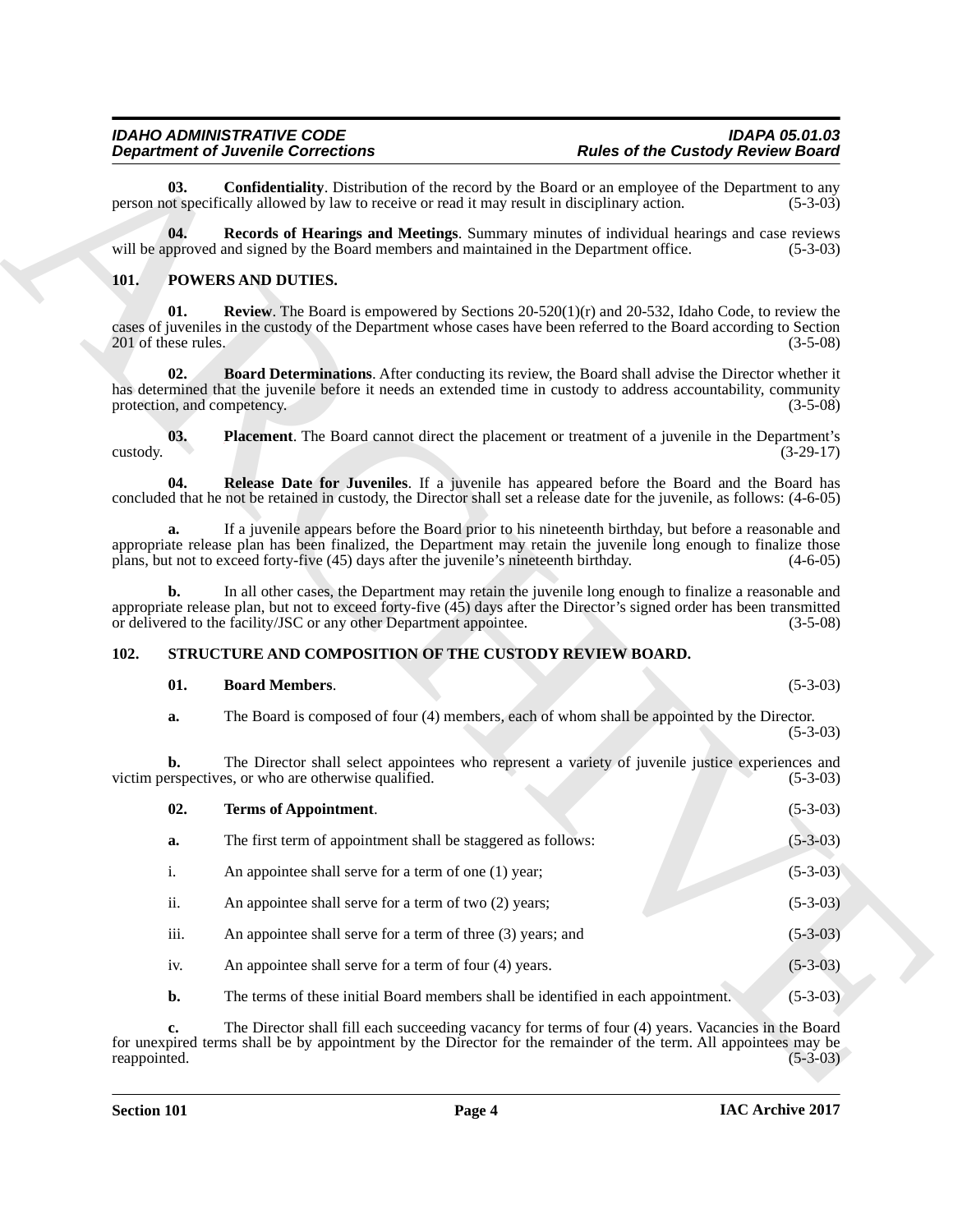<span id="page-4-9"></span>**03. Compensation of Board Members**. Members shall be compensated as provided by Section 59- 509(b), Idaho Code. They shall serve without honorarium or compensation but shall be reimbursed for actual and necessary expenses, subject to the limits provided in Section 67-2008, Idaho Code. (5-3-03)

<span id="page-4-10"></span>**04. Removal from Board**. The Director may remove any member from the Board for neglect of duty required by law, for incompetence, for breaches of confidence or for unprofessional or dishonorable conduct.

(5-3-03)

#### <span id="page-4-0"></span>**103. -- 199. (RESERVED)**

#### <span id="page-4-8"></span><span id="page-4-1"></span>**200. REVIEW PROCESS.**

A juvenile in the custody of the Department does not have the legal right or ability to request or demand a case review by the Board. A review by the Board does not create a liberty interest for the juvenile, and cannot be appealed. All cases come before the Board through the referral system in Section 201 of these rules (5-3-03)

#### <span id="page-4-3"></span><span id="page-4-2"></span>**201. REFERRAL OF CASES TO THE BOARD.**

The Board shall review cases referred to it and will advise the Director whether it has determined that extended time in custody is necessary for a juvenile to address competency, accountability and community protection. (3-5-08)

<span id="page-4-4"></span>**01. Cases Eligible for Referral**. A juvenile's case is eligible for referral to the Board in either of the g circumstances: (4-6-05) following circumstances:

**a.** If the juvenile is no more than six (6) months from his nineteenth birthday and one (1) or more members of the juvenile's case management team believes that the juvenile needs extended time in custody beyond<br>that iuvenile's nineteenth birthday: or (4-6-05) that juvenile's nineteenth birthday; or

<span id="page-4-6"></span>**b.** If the juvenile, at the time of commitment to the Department, is past age nineteen (19) or will reach (19) prior to the next scheduled meeting of the Board. (3-29-17) age nineteen  $(19)$  prior to the next scheduled meeting of the Board.

**Department of Juvenile Connections**<br> **Alter of the Castedry Recipres above**<br> **ARCHIVE CONFIDENTIAL CONFIDENTIAL CONFIDENCIAL CONFIDENCIAL CONFIDENCIAL CONFIDENTIAL CONFIDENTIAL CONFIDENTIAL CONFIDENTIAL CONFIDENTIAL CONF Juvenile Has Not Appeared Before the Board**. Any juvenile who has not appeared before the Board in person or by video conference prior to the date of his nineteenth birthday, excepting those juveniles described in Paragraph 201.01.b. above, shall be released from custody on that date or as soon thereafter as a reasonable release plan can be determined and finalized. The final release date shall not exceed forty-five (45) days after the juvenile's nineteenth birthday. (3-29-17) after the juvenile's nineteenth birthday.

<span id="page-4-7"></span><span id="page-4-5"></span>**03. Hearing Schedules**. Once a case is referred, the Board shall set a date for the review hearing.  $(3-29-17)$ 

**04. Written Submissions**. All written documents and letters to be considered at a particular hearing must be submitted fourteen (14) calendar days in advance of the scheduled hearing in order to ensure that they will be considered. Other documents may be allowed after this deadline by unanimous consent of the Board members present. Documents may include: (5-3-03)

**a.** Progress reports to the courts pursuant to Sections 20-532 and 20-540, Idaho Code; (5-3-03)

**b.** Report on original offenses leading to commitment plus order for commitment and orders of judgment; (5-3-03)

**c.** Written recommendations from each member of the treatment team; (5-3-03)

**d.** Polygraph results and written conclusions and recommendations from the professionals ering these tests; (5-3-03) administering these tests;

| Psychosocial or psychosexual evaluations; | $(5-3-03)$ |
|-------------------------------------------|------------|
| Victim's written statement:               | $(5-3-03)$ |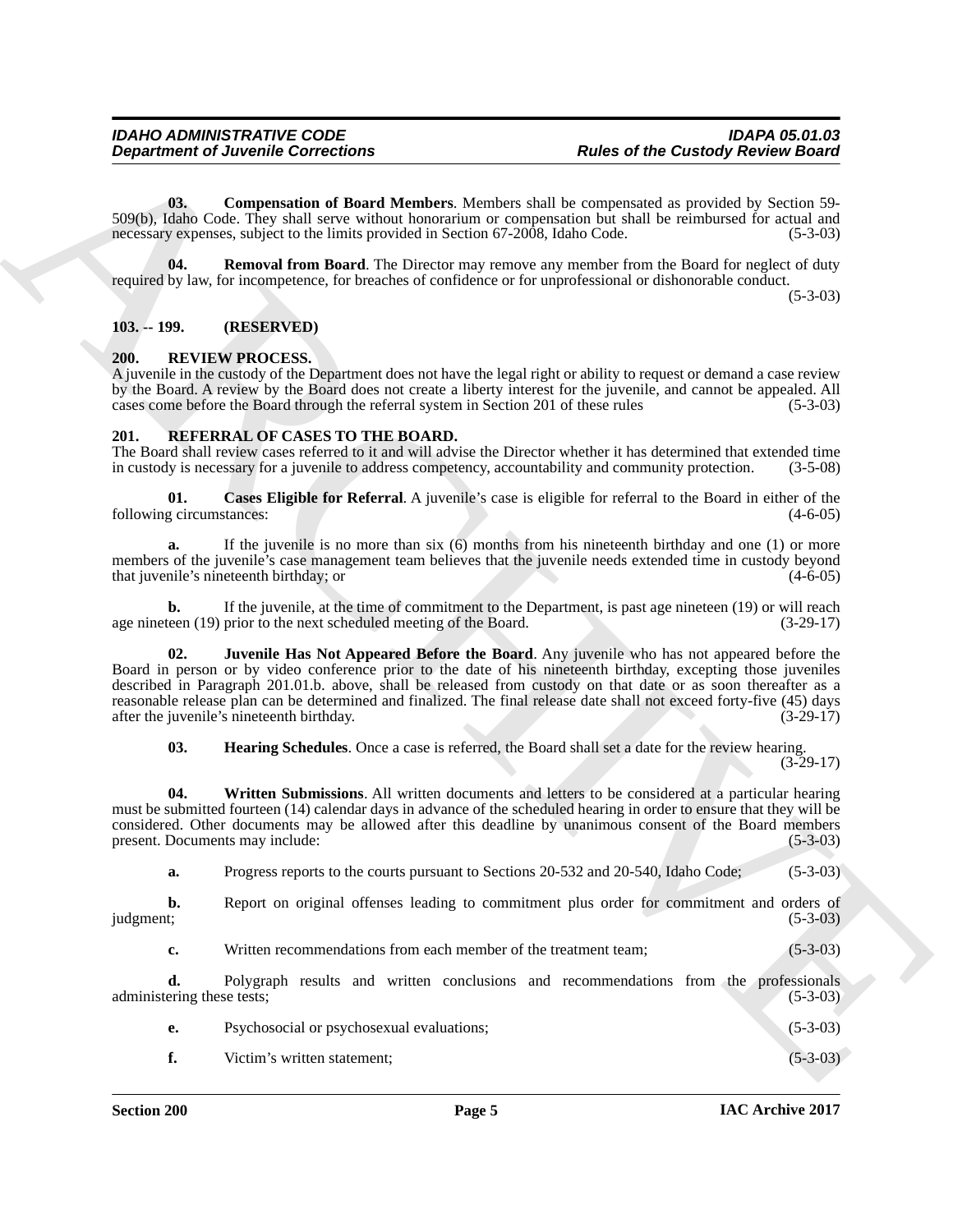|                                | <b>Department of Juvenile Corrections</b>                                                                                                                                                                                                                                                                                                                                          | <b>Rules of the Custody Review Board</b>                                                                                  |
|--------------------------------|------------------------------------------------------------------------------------------------------------------------------------------------------------------------------------------------------------------------------------------------------------------------------------------------------------------------------------------------------------------------------------|---------------------------------------------------------------------------------------------------------------------------|
| g.                             | Juvenile's written statement;                                                                                                                                                                                                                                                                                                                                                      | $(5-3-03)$                                                                                                                |
| h.                             | Initial classification;                                                                                                                                                                                                                                                                                                                                                            | $(5-3-03)$                                                                                                                |
| i.                             | Custody level assessment at case review; and                                                                                                                                                                                                                                                                                                                                       | $(5-3-03)$                                                                                                                |
| j.                             | Any other pertinent information.                                                                                                                                                                                                                                                                                                                                                   | $(5-3-03)$                                                                                                                |
| 202.                           | PERSONS TO ATTEND OR COMMENT.                                                                                                                                                                                                                                                                                                                                                      |                                                                                                                           |
| 01.                            | either in person or by videoconference.                                                                                                                                                                                                                                                                                                                                            | <b>Juvenile</b> . The juvenile who is the subject of a custody review proceeding is required to appear<br>$(5-3-03)$      |
| 02.<br>subject of the hearing. | management team, and approved family members or others who have a direct relationship to the specific hearing or                                                                                                                                                                                                                                                                   | Witnesses. The Board allows for the participation of victims, attorneys, members of the case<br>$(5-3-03)$                |
| 03.                            | (14) calendar days in advance of the scheduled hearing. Children, including victims, under the age of fourteen (14),<br>may not be allowed to attend the hearings without prior approval of the Director or Board. Parents or guardians of<br>child victims in a case may appear and comment.                                                                                      | Participation. Persons who want to participate in hearings shall notify the Board staff fourteen<br>$(5-3-03)$            |
| 04.<br>proceeding.             |                                                                                                                                                                                                                                                                                                                                                                                    | Time Limited. At it discretion, the Board may limit the time allotted to each participant during the<br>$(3-29-17)$       |
| 0 <sub>5</sub>                 | disruptive behavior, or other good cause.                                                                                                                                                                                                                                                                                                                                          | <b>Exclusion</b> . At its discretion, the Board may exclude witnesses or participants for inappropriate or<br>$(3-29-17)$ |
| 203.                           | <b>CONFLICT OF INTEREST.</b><br>A member of the Board who has personal knowledge of a case, shall notify all other Board members of this fact prior<br>to the meeting where that case is to be considered. The remaining members of the Board will determine whether or<br>not that member should be disqualified from participating in the review of that case and determination. | $(5-3-03)$                                                                                                                |
| $204. - 299.$                  | (RESERVED)                                                                                                                                                                                                                                                                                                                                                                         |                                                                                                                           |
| 300.                           | <b>BOARD DETERMINATIONS.</b><br>All determinations by the Board regarding a juvenile shall be prepared in writing and given to the Director. (3-5-08)                                                                                                                                                                                                                              |                                                                                                                           |
| 01.                            | the juvenile's case, will be held by the Department in the juvenile's case management file.                                                                                                                                                                                                                                                                                        | <b>Confidentiality.</b> All determinations, including any written documents from any source regarding<br>$(3-5-08)$       |
| 02.<br>to the case.            | juvenile's release or the juvenile's need to have extended time in custody shall be given to the Director no later than<br>thirty (30) calendar days after the date the Board receives the last documents or interviews the last witness pertaining                                                                                                                                | Board's Determination to the Director. The Board's written determination concerning a<br>$(3-5-08)$                       |
| 03.                            | the reconsideration is made before the written determination is given to the Director. Only the members who heard<br>the case may discuss or vote on any reconsideration of the determination.                                                                                                                                                                                     | <b>Reconsideration</b> . The Board may reconsider its determination in any case only if the vote based on<br>$(3-5-08)$   |
| a.                             | reconsider the Board's determination by making a request through the Board chair.                                                                                                                                                                                                                                                                                                  | Any member of the Board who was present for and heard the juvenile's case may call for a vote to<br>$(3-5-08)$            |
| b.<br>combination thereof.     |                                                                                                                                                                                                                                                                                                                                                                                    | Any reconsideration may occur by teleconference, in person, by videoconference, or any<br>$(3-5-08)$                      |
|                                |                                                                                                                                                                                                                                                                                                                                                                                    |                                                                                                                           |

#### <span id="page-5-13"></span><span id="page-5-11"></span><span id="page-5-10"></span><span id="page-5-9"></span><span id="page-5-0"></span>**202. PERSONS TO ATTEND OR COMMENT.**

#### <span id="page-5-14"></span><span id="page-5-12"></span><span id="page-5-8"></span><span id="page-5-1"></span>**203. CONFLICT OF INTEREST.**

#### <span id="page-5-2"></span>**204. -- 299. (RESERVED)**

#### <span id="page-5-7"></span><span id="page-5-6"></span><span id="page-5-5"></span><span id="page-5-4"></span><span id="page-5-3"></span>**300. BOARD DETERMINATIONS.**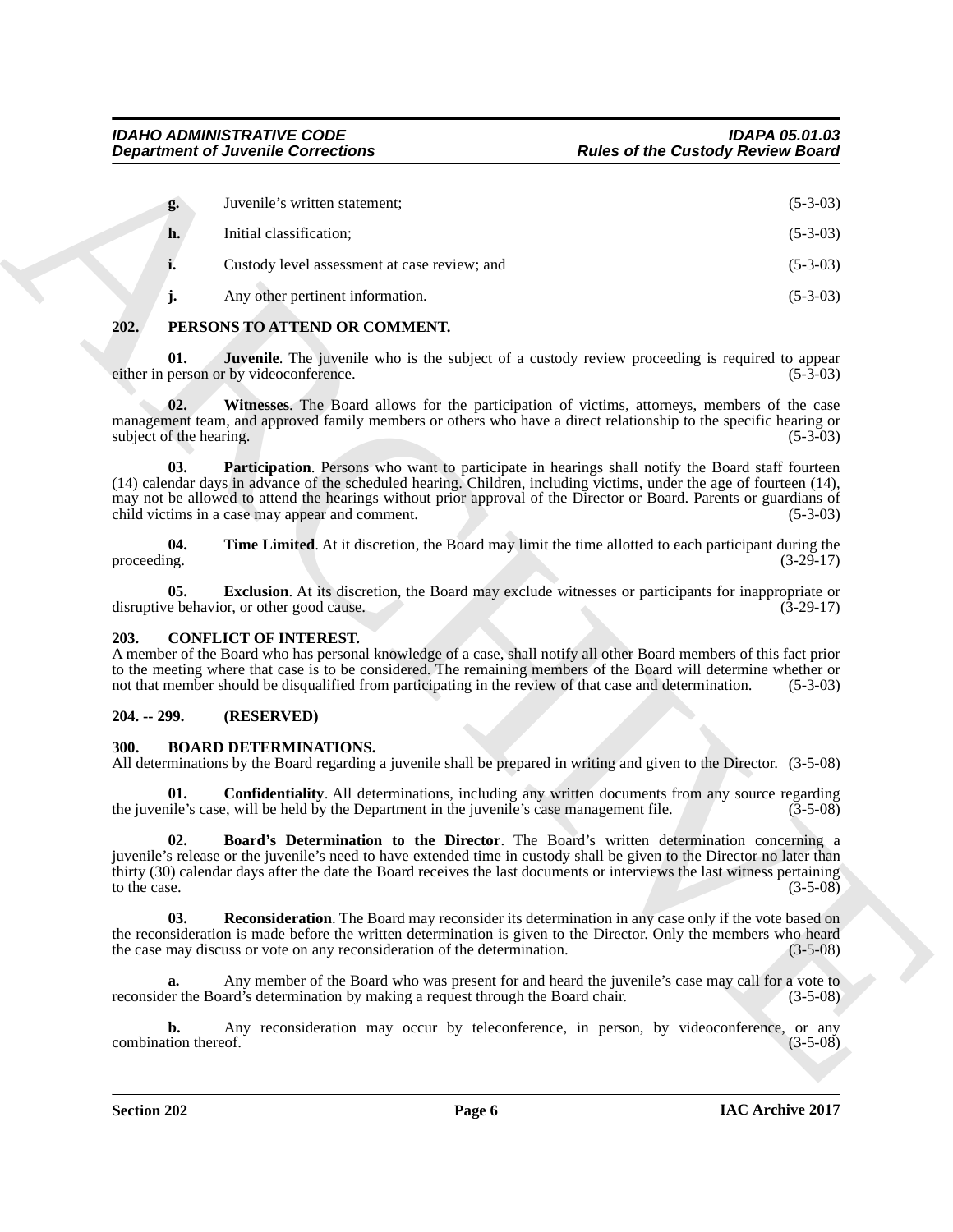### *IDAHO ADMINISTRATIVE CODE IDAPA 05.01.03*

### *Department of Juvenile Corrections Rules of the Custody Review Board*

<span id="page-6-4"></span>**c.** The chair will call for a motion to reconsider, and a vote. (3-5-08)

**d.** The determination will then be given to the Director in the same manner as is specified in Subsection 300.02, of these rules. (3-5-08)

**04. Indeterminate Sentence Remains**. If the Board determines that a juvenile needs to stay for an extended time in custody of the Department, that determination does not create a determinate sentence of any kind, and the Director shall still have the authority to release the juvenile at any later time deemed appropriate. (3-5-08)

<span id="page-6-5"></span>**05. Official Record of Hearing/Review**. The official record of a hearing or case review will be the summary minutes of that hearing or review, once signed, and the original record will be maintained with records of the Department. (5-3-03) the Department.

**Department of Juvenile Connections**<br> **Altes of the Custody Review Reserves**<br> **ARCHIVES**<br> **Consults** 2010, the state of the Custody Review Reserves the Section of the Section ARCHIVES School and 30 of the distributions we **06. Evaluation of Juvenile Cases**. Juvenile cases are evaluated on the individual merits of each case. The Board's evaluation of a case and a juvenile's need for extended time in custody shall not be based upon any predetermined hearing standard, criteria, or precedent. Factors that may be taken into account by the Board include, but are not limited to: (5-3-03) but are not limited to:

<span id="page-6-3"></span>**a.** Seriousness of the crime; (5-3-03)

**b.** Prior criminal history of the juvenile, as well as prior commitments to the Department; (5-3-03)

**c.** Progress or completion of program, treatment plan, accountability; (5-3-03)

**d.** Institutional history to include conformance to established rules, involvement in programs and ehavior: (5-3-03) overall behavior:

**e.** Evidence of the development of a positive social attitude and the willingness to fulfill the ms of a good citizen; and (5-3-03) obligations of a good citizen; and

<span id="page-6-6"></span>**f.** Information or reports regarding physical, psychological, or other conditions. (5-3-03)

#### <span id="page-6-0"></span>**301. -- 399. (RESERVED)**

#### <span id="page-6-1"></span>**400. VICTIMS.**

It is the policy of the Department and the Board to respect the rights of victims of crime in Idaho, pursuant to the Idaho Constitution and statute. When a juvenile's case has been referred for review, the Department shall be responsible for providing the Board with a list of crime victims who were officially identified by the adjudicating court or prosecuting attorney. (5-3-03)

<span id="page-6-7"></span>**01. Notice to Victims**. The Board will notify identified victims of a juvenile's crime that a custody review hearing has been scheduled. These victims will also be notified of their right to submit written statements or information and their right to provide testimony. After the review proceeding, victims shall be notified of the Board's determination regarding the custody of the juvenile. (5-3-03)

**a.** Notices of rights, hearings, the Board's final determinations, and any anticipated release documents will be sent to the victim of record at the last known address. It is the responsibility of the victim to provide any change of address. (3-5-08)

<span id="page-6-8"></span>**b.** Victims may request that they not be notified or contacted. (5-3-03)

**02. Victim Testimony**. A victim may attend any and all custody review hearings pertinent to their case and to provide testimony. The victim may be allowed to testify before the Board members during a hearing session outside the juvenile's presence. (3-29-17) outside the juvenile's presence.

#### <span id="page-6-2"></span>**401. -- 999. (RESERVED)**

**Section 400 Page 7**